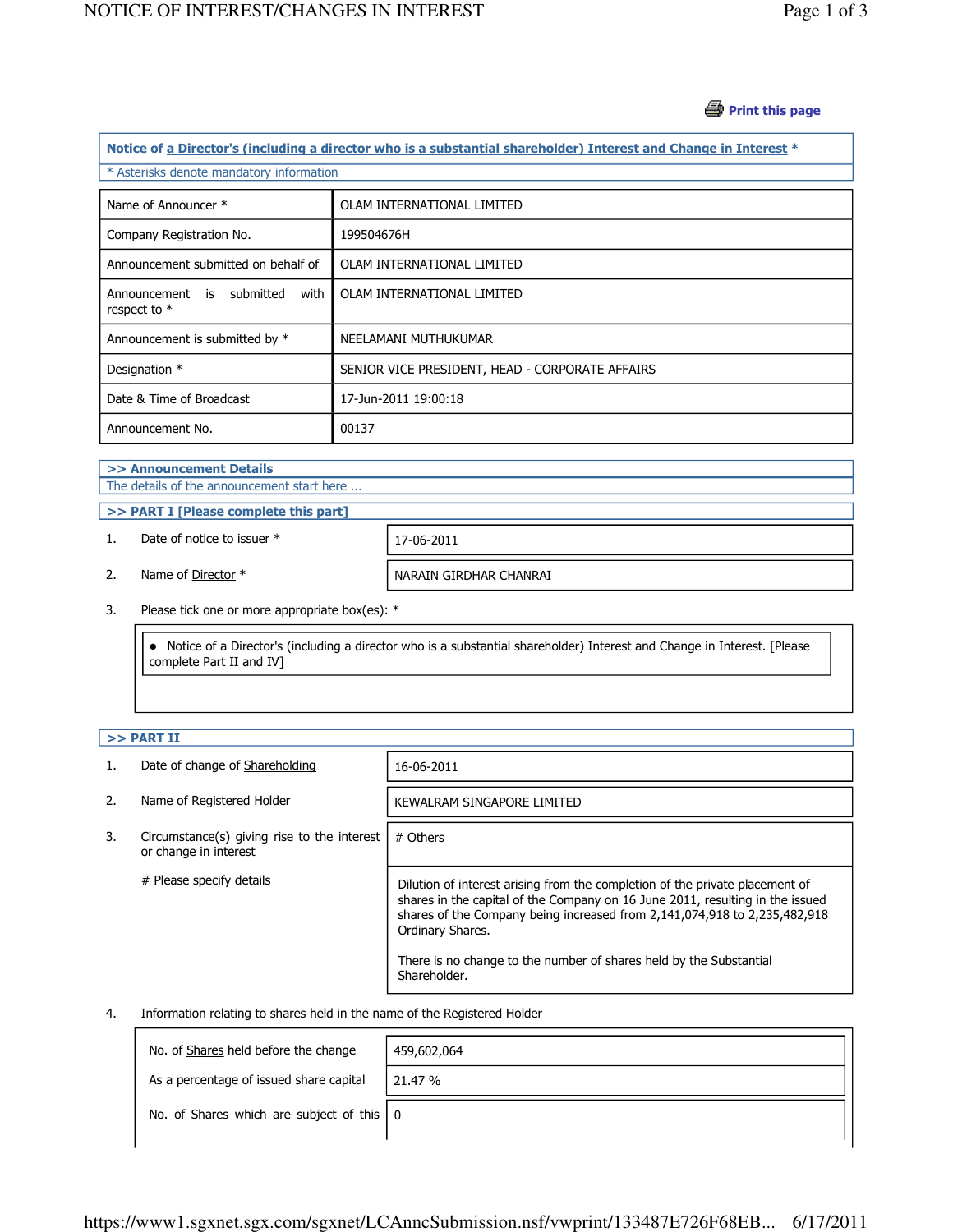| notice                                                                                                                        |             |
|-------------------------------------------------------------------------------------------------------------------------------|-------------|
| As a percentage of issued share capital                                                                                       | $0\%$       |
| Amount of consideration<br>$\left(\frac{excluding}{ } \right)$ 0<br>brokerage and stamp duties) per share<br>paid or received |             |
| No. of Shares held after the change                                                                                           | 459,602,064 |
| As a percentage of issued share capital                                                                                       | 20.56 %     |

### $>>$  PART III

|    | Date of change of [Select Option]                                                                                           |                 |
|----|-----------------------------------------------------------------------------------------------------------------------------|-----------------|
|    | The change in the percentage level                                                                                          | From $%$ To $%$ |
| 3. | Circumstance(s) giving rise to the interest<br>or change in interest                                                        | [Select Option] |
|    | # Please specify details                                                                                                    |                 |
| 4. | A statement of whether the change in the<br>percentage level is the result of a<br>transaction or a series of transactions: |                 |

### >> PART IV

1. Holdings of Director, including direct and deemed interest :

|                                         | <b>Direct</b> | <b>Deemed</b> |
|-----------------------------------------|---------------|---------------|
| No. of shares held before the change    |               | 459,602,064   |
| As a percentage of issued share capital | $0\%$         | 21.47 %       |
| No. of shares held after the change     |               | 459,602,064   |
| As a percentage of issued share capital | $0\%$         | 20.56 %       |

| Footnotes          | Kewalram Singapore Limited ("Kewalram") is a wholly-owned subsidiary of Chanrai Investment<br>Corporation Limited ("CICL"), which in turn is a wholly-owned subsidiary of Kewalram Chanrai<br>Holdings Limited ("KCH").                                                                                                                                                                                                                                                                                         |
|--------------------|-----------------------------------------------------------------------------------------------------------------------------------------------------------------------------------------------------------------------------------------------------------------------------------------------------------------------------------------------------------------------------------------------------------------------------------------------------------------------------------------------------------------|
|                    | CICL and KCH are therefore deemed to be interested in the 459,602,064 shares held by Kewalram.                                                                                                                                                                                                                                                                                                                                                                                                                  |
|                    | The GKC Settlement, The Hariom Trust, The DKC Settlement and The PKC 2008 Settlement are<br>shareholders of KCH, each holding approximately 28%, 28%, 28% and 16% respectively in the<br>issued and paid-up capital of KCH. Pursuant to Section 7(4A) of the Companies Act, Cap. 50, as The<br>GKC Settlement, The Hariom Trust and The DKC Settlement are associates of The PKC 2008<br>Settlement and vice versa, The PKC 2008 Settlement would be deemed to be interested in the<br>shares held by Kewalram. |
|                    | The GKC Settlement, The Hariom Trust, The DKC Settlement and The PKC 2008 Settlement are<br>therefore deemed to be interested in the 459,602,064 shares held by Kewalram in the Company.                                                                                                                                                                                                                                                                                                                        |
|                    | Narain Girdhar Chanrai is a trustee of The GKC Settlement, The Hariom Trust and The DKC<br>Settlement and is a non-executive Director of the Company.                                                                                                                                                                                                                                                                                                                                                           |
|                    |                                                                                                                                                                                                                                                                                                                                                                                                                                                                                                                 |
| <b>Attachments</b> | Total size = $\theta$<br>(2048K size limit recommended)                                                                                                                                                                                                                                                                                                                                                                                                                                                         |